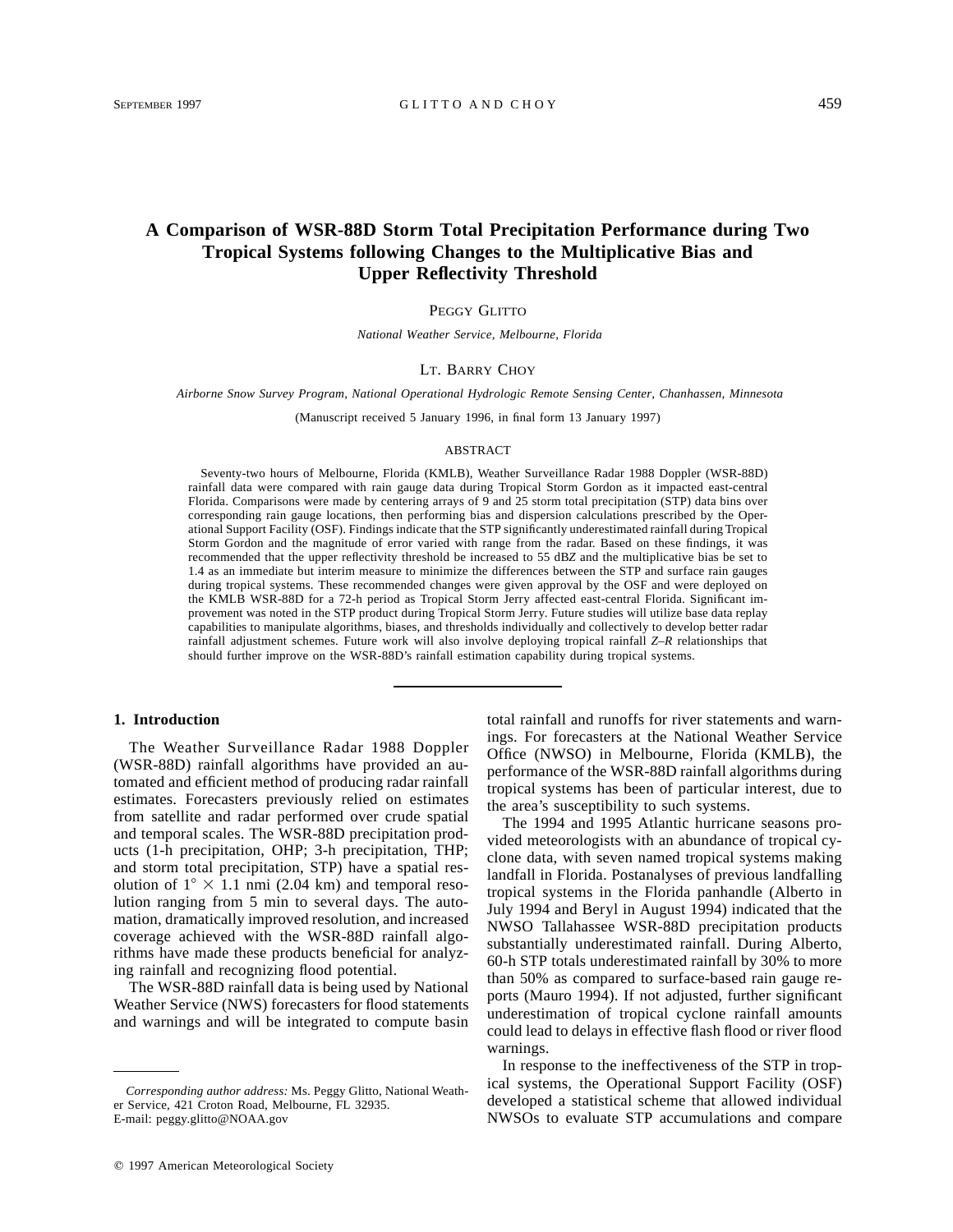

FIG. 1. Tracks of Tropical Cyclones Erin, Gordon, and Jerry as they moved across central Florida.

those with surface-based rain gauge accumulations. This statistical scheme was based largely on the work of Wilson and Brandes (1979), in which mean radar rainfall estimates were adjusted by matching the radar rainfall estimates with correspondent gauge readings. After the OSF scheme was distributed in late 1994, three other storms (Erin, Gordon, and Jerry; Fig. 1) would give NWSO Melbourne an opportunity to evaluate the statistical scheme and suggest improvements. Heavy rains and subsequent flooding were a major problem across parts of the central peninsula as Gordon, Erin, and Jerry moved over the area. In November 1994, Tropical Storm Gordon developed and moved over the central Florida area, well within the range of the KMLB WSR-88D. A 72-h study of STP performance was conducted during Gordon (14–17 November 1994), and based on the results, a short-term approach to correcting rainfall estimates was recommended. Procedures were developed that allowed for simple on-site adaptable parameter adjustments that would improve WSR-88D rainfall estimation.

The recommended parameter adjustments were employed on the KMLB WSR-88D prior to Tropical Storm Jerry's influence on central Florida, 23–26 August 1995. The rainfall accumulation data collected as Jerry moved over central Florida provided the opportunity for a comparison of rainfall estimation with gauge verification for two tropical systems of comparable strength and duration over the same area, before and after simple corrective measures were implemented. These measures are detailed in the following sections. Section 2 describes the WSR-88D rainfall algorithms and the rain gauge network used in the study. Section 3 describes methods used to compare the STP data with rain gauge data. Section 4 presents the analysis results from the Gordon study, the proposed changes to the rainfall algorithm thresholds based on the study, and analysis of the subsequent STP performance after the proposed changes were implemented during the Jerry event. Finally, the discussion will summarize the benefits of changing the rainfall algorithm thresholds and outline the proposed changes to further improve STP performance.

# **2. Background**

## *a. Rainfall algorithms*

Rainfall estimated over a 124 nmi (230 km) radius of coverage by the WSR-88D is accomplished using a system of algorithms. The precipitation processing subsystem uses a hybrid scan construction to provide continuity between the base reflectivity sample volumes that are used to compute rainfall rates. A detailed description of hybrid scan construction and precipitation processing algorithms is available in *Federal Meteorological Handbook* 11—Part C (OFCM 1991). The hybrid scan uses reflectivity values from four low-level elevation slices, dependent on range from the radar data acquisition unit (RDA, Fig. 2), with elevation angles increasing closer to the RDA. This is done to ensure that all sample volumes are taken from approximately 3000 ft (1 km). At ranges beyond 27 nmi (50 km) from the radar, biscan maximization chooses the maximum sample volume between the  $0.5^{\circ}$  and  $1.5^{\circ}$  elevation slices



FIG. 2. The WSR-88D hybrid scan construction. The WSR-88D uses higher elevation angles close to the radar and lower angles as distance from the radar increases to maintain nearly uniform sampling height above the surface (under standard refractive conditions). This graphical depiction illustrates the elevation angles used at the various distances from the RDA.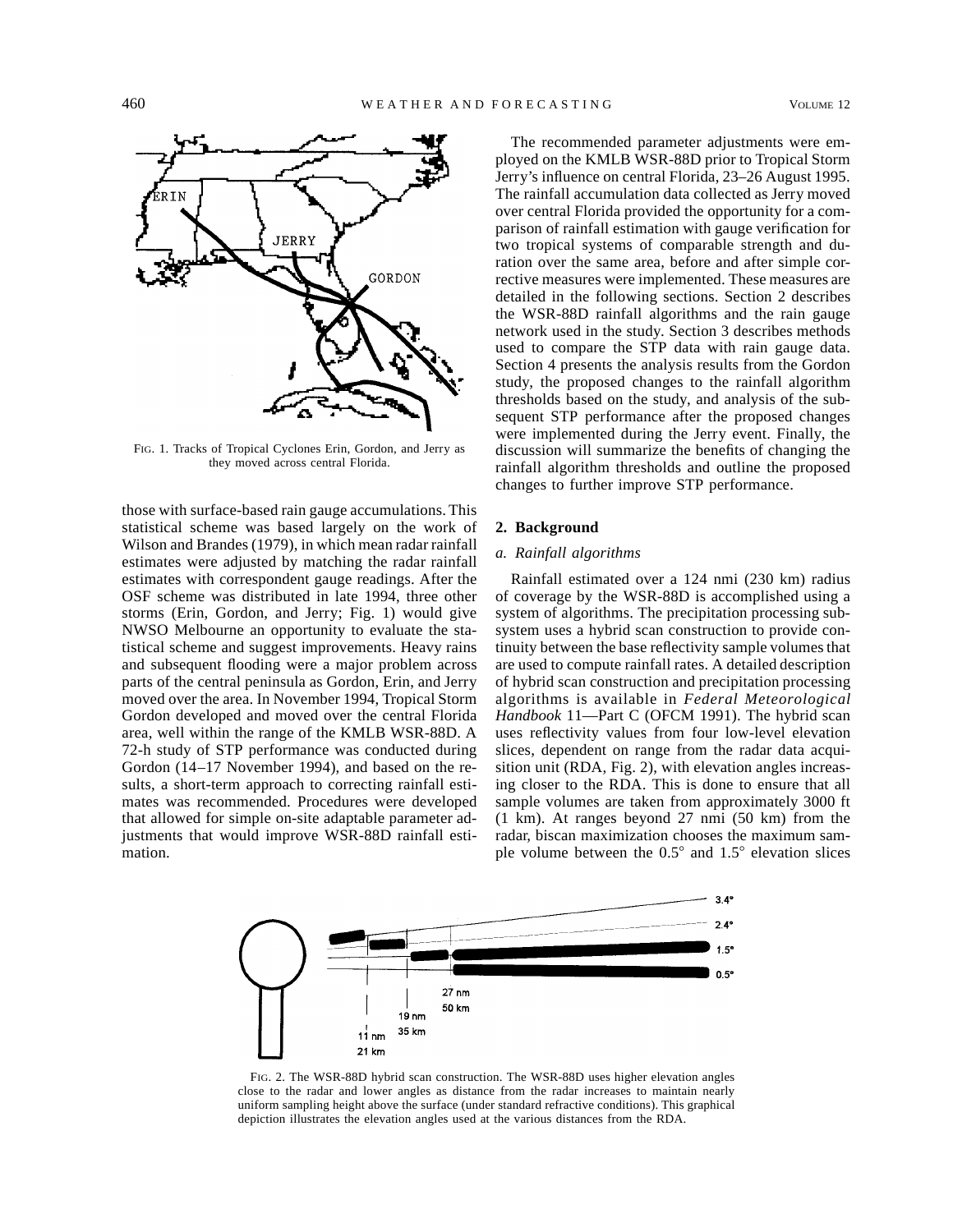to minimize errors due to contamination by ground clutter.

Rainfall rates (*R*) are computed for each sample volume by inputting the base reflectivity (*Z*) from the sectorized hybrid scan and using the equation  $Z = 300R^{1.4}$ . The sample volume sizes are adjusted for uniformity, since the beam volume increases with range, then corrections are applied for time continuity and beam filling at distant ranges. The corrected rainfall rates for each sample volume are then converted to rainfall accumulations, which are output to the user as the following graphical displays (Klazura and Imy 1993): OHP (total from the past hour, updated each volume scan), THP (total from the past three clock hours, updated on the hour), and STP (total accumulated precipitation since the first volume scan with detected precipitation or since the STP was last reset, updated each volume scan).

There are many potential sources of error despite the complex system of quality checks in the radar system. Errors in rainfall rate and rainfall accumulation may stem from below-beam effects that may skew rainfall estimation by missing intense low-level precipitation, precipitation phase (rain versus hail or snow), and vertical distribution of precipitation. Errors may also arise due to gaps between volume scans and missing volume scans. The rainfall algorithms compensate for missing data by averaging data from the previous and following volume scans. Problems with hardware calibration, anomalous propagation, and wet radome attenuation may also result in errors. Site-adaptable thresholds are set to minimize the effect of spurious weak reflectivity returns and overestimation of rainfall due to hail contamination. Rainfall is not computed from reflectivity values below the lower default threshold of 18 dB*Z,* and all values above the upper default threshold of 53 dB*Z* are truncated to 53 dB*Z.* Using the 53-dB*Z* threshold and the current *Z*–*R* relation, it is not possible to realize rainfall rates in excess of 4.09 in.  $(103.8 \text{ mm}) \text{ h}^{-1}$ . This may be a source of error in tropical environments where rainfall rates in excess of this limit are often observed in the absence of any hail reaching the surface. Additionally, the *Z*–*R* relationship may not be representative of the average drop size distribution. Errors in rainfall rate and accumulation may also exist due to below-beam effects that may skew rainfall estimation by missing intense low-level precipitation, evaporation of rain drops below the sampling altitude, or redistribution of precipitation by strong horizontal wind.

In the future, using a network of rain gauges, rainfall rates will have a bias computed and a correction applied hourly during the event. Once implemented, a Kalman filter (Ahnert et al. 1983) will compute a multiplicative bias between the radar precipitation estimates from the best of nine bins (centered over the gauge) and realtime rain gauge measurements from the gauge data acquisition system on an hourly basis. This is designed to correct for systematic radar biases.

TABLE 1. Percentage of gauge types used in the Gordon and Jerry studies.

| Gauge type         | Gordon $(\%)$ | Jerry $(\% )$ |
|--------------------|---------------|---------------|
| <b>GOES</b>        | 25            | 26            |
| NWS/cooperative    | 39            | 13            |
| <b>ALERT/SCADA</b> | 36            | 49            |
| <b>NASA</b>        |               | 12            |

#### *b. Rain gauge network*

The central Florida area has a dense rain gauge network. The St. Johns River Water Management District operates and maintains a telemetry tipping bucket rain gauge network (known as ALERT) over much of eastcentral Florida. The network is connected to a main data collection and storage facility in Palatka, Florida, from where it may be accessed remotely via computer and modem. In support of the WSR-88D evaluation as part of National Aeronautics and Space Administration (NASA) Tropical Rainfall Measuring Mission, the NWSO MLB was provided with access to ALERT gauge data directly or through the main computer. An archived database of rain gauge data may be queried at various time increments. This data, along with cooperative observing sites and NWS sites, produced over 200 surface point rainfall data sources within the 124 nmi (230 km) radius of radar coverage. Of the available gauges, 122 reported useful time-matched readings for the 72 h of data used in the Gordon study. Additionally, during Gordon, one of the 122 gauges was an optical rain gauge located on a weather data buoy about 20 nmi (37 km) off the coast of Cape Canaveral.

Southwest Florida Water Management District Supervisory Control and Data Acquisition (SCADA) gauge data were used during Jerry, when heavy rain was widespread over the SCADA gauge coverage area. The SCADA gauges are accessed via computer and modem in a similar fashion to the ALERT gauges. NWS/cooperative observer site gauges were also used during both events, which included several South Florida Water Management District sites. Additionally, totals from 18 tipping bucket gauges maintained by NASA and located near the Kennedy Space Center were used during Jerry. For the 72 h of data used in the Jerry study, 154 gauges reported useful time-matched readings. Table 1 lists the percentage of gauge types used during Gordon and Jerry. Figures 3a and 3b show locations of gauges used during Gordon and Jerry, and isohyets of rainfall totals recorded by the gauges. Within the 124 nmi (230 km) radius of radar coverage, maximum 72-h gauge-accumulated rainfall totals were nearly 16 in. (406 mm) during Gordon and above 18 in. (457 mm) during Jerry. However, the majority of the gauges recorded below 10 in. (254 mm) during both cases (Figs. 4a and 4b).

Since the majority of rain gauges used in the comparison were tipping bucket gauges, it was noted that the gauges could have underestimated rainfall during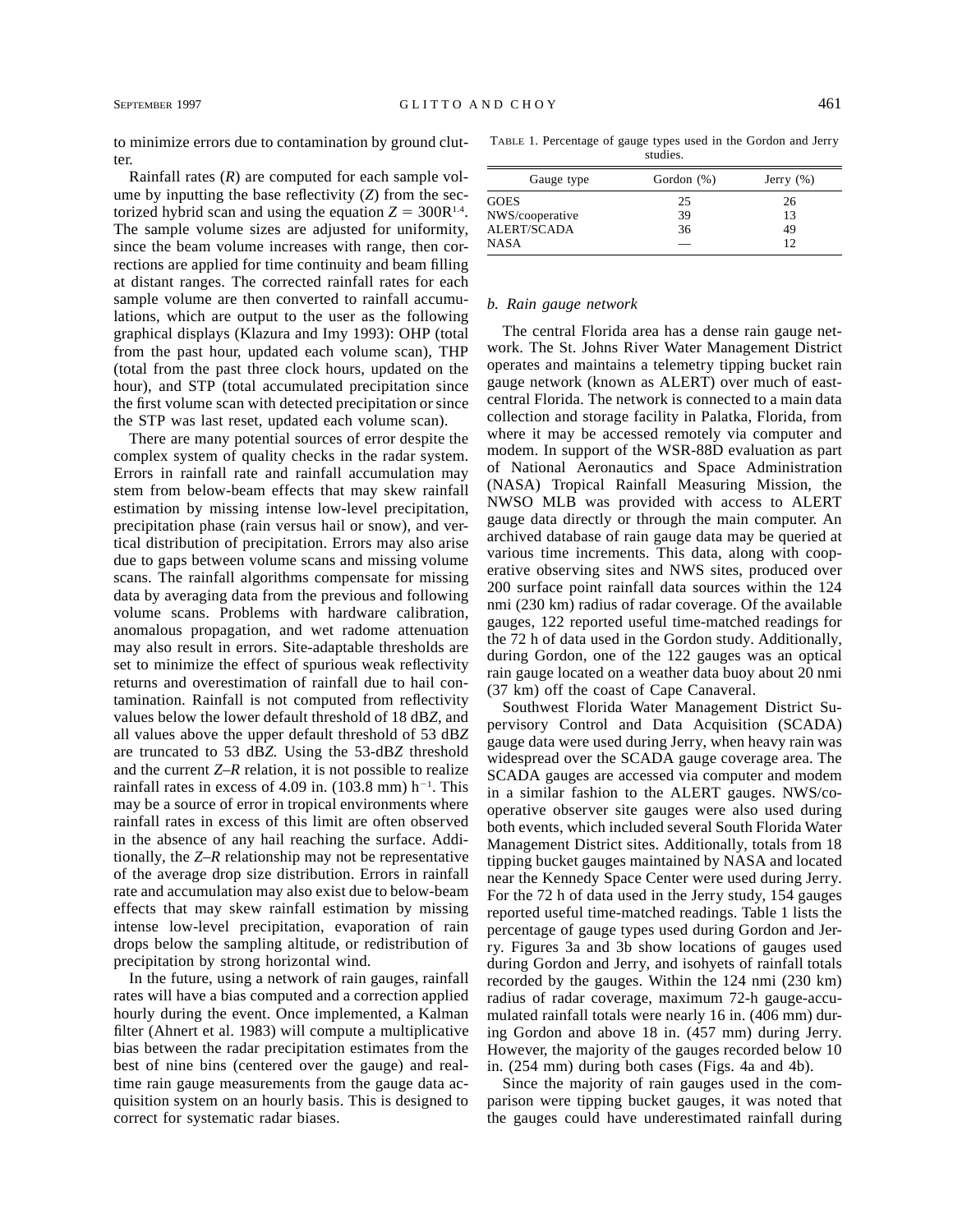

FIG. 3. Location of gauges used during the (a) Gordon and (b) Jerry cases, and isohyets of rainfall amounts recorded by gauges [isohyets at every 2 in. (5.08 cm)].

the Gordon and Jerry events. According to Linsley et al. (1982), tipping bucket gauges may underestimate by 5% at rain rates of 5–6 in.  $(125-150 \text{ mm}) \text{ h}^{-1}$ . Furthermore, with rainfall underestimation of 5% expected at wind speeds of 20 mph  $(8.9 \text{ m s}^{-1})$ , a more serious



FIG. 4. Frequency distribution of measured rainfall totals for (a) Gordon and (b) Jerry.

deficiency of the measurement is expected due to wind, since tropical storm force winds far exceed this value. Consequently, as a result of heavy rainfall rates and strong winds, tipping bucket gauges may have underestimated total rainfall realized at the surface by at least 10% during tropical storms, compounding the radar– ground verification differences.

## **3. Methods**

## *a. Archiving STP data*

Each precipitation product is stored in a background file at the radar products generator (RPG). For the STP product, the file HYPROD.DAT contains a running total of estimated rainfall between resets of the STP. A reset of the STP sets all rainfall accumulation files to zero. The STP was reset close to 1200 UTC prior to the Gordon and Jerry events to coincide with rain gauge reset time, as 24-h rainfall is commonly reported ending at 1200 UTC. After each heavy rain event, the HY-PROD.DAT file was copied onto the Small Computer Systems Interface tape at the RPG, also close to 1200 UTC. The HYPROD.DAT files stored 72 h of data for both the Gordon and Jerry events. These data were used to perform a comprehensive statistical comparison be-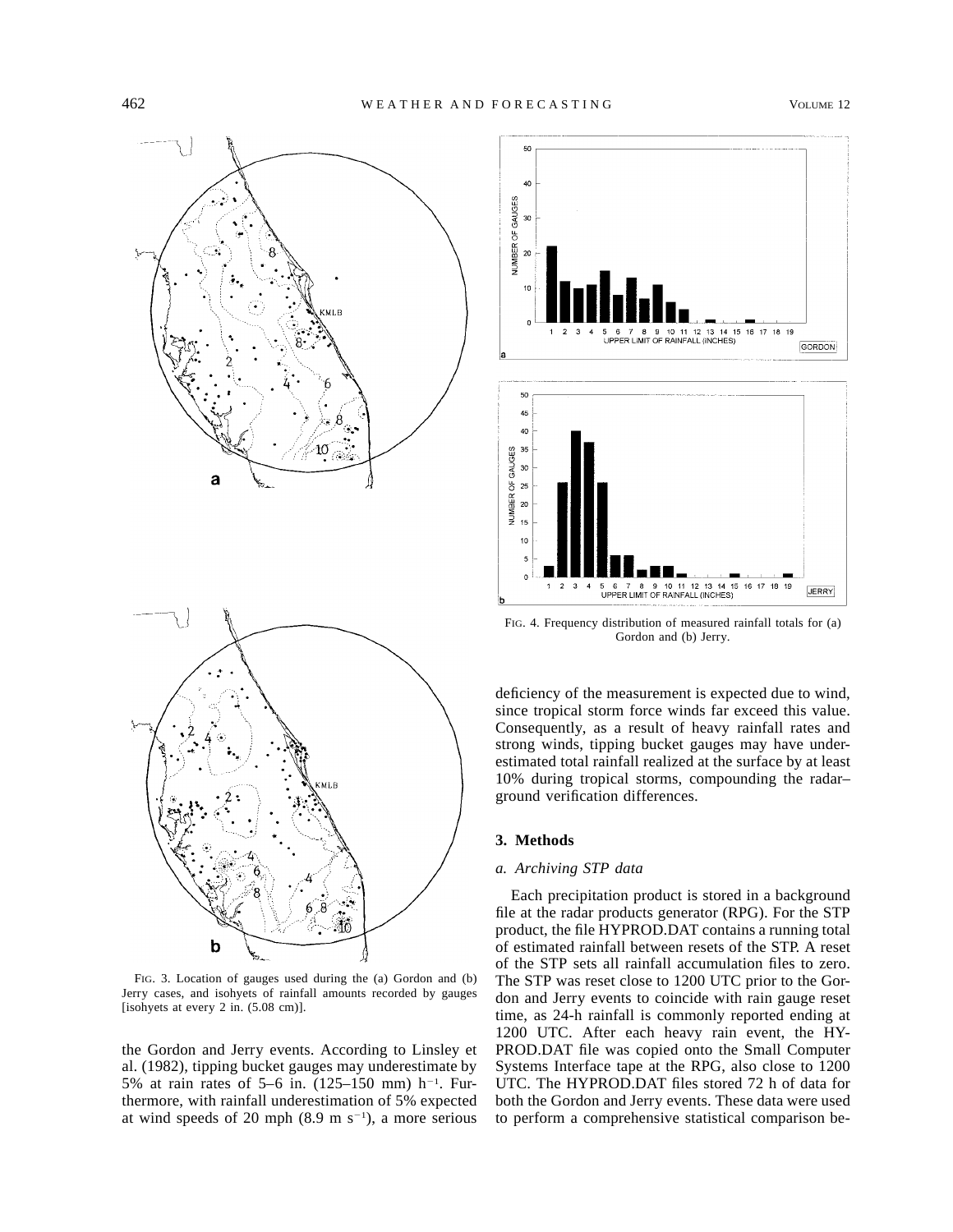

FIG. 5. The 72-h STP for (a) Gordon and (b) Jerry. The reader should note that while the data table colors are the same for both cases, the values are different.

tween radar estimated rainfall (Figs. 5a and 5b) and rain gauge totals.

## *b. Gauge to radar comparison*

The archived HYPROD.DAT files were forwarded to the OSF where STP rainfall amounts to the nearest 0.01 in. (0.254 mm) were overlaid on the available gauges within 124 nmi (230 km) of the KMLB WSR-88D (Fig. 6). Even with gauge latitude–longitude positions available as close as the nearest second, it is unlikely that the actual gauge position was always centered directly under the center bin. Therefore, the accumulations were compared to an array of STP bins that were approximately centered over a particular gauge. The center, best fit, maximum, minimum, and average of nine bins were each compared with the corresponding gauge to evaluate the WSR-88D representation of total rainfall that occurred during the 72 h of rainfall from the tropical system. Additionally, a 25-bin analysis was performed using the best fit, maximum, and minimum bins. The results were then compared to the 72-h surface gauge accumulations.

Once the rain gauge data is incorporated into the rain-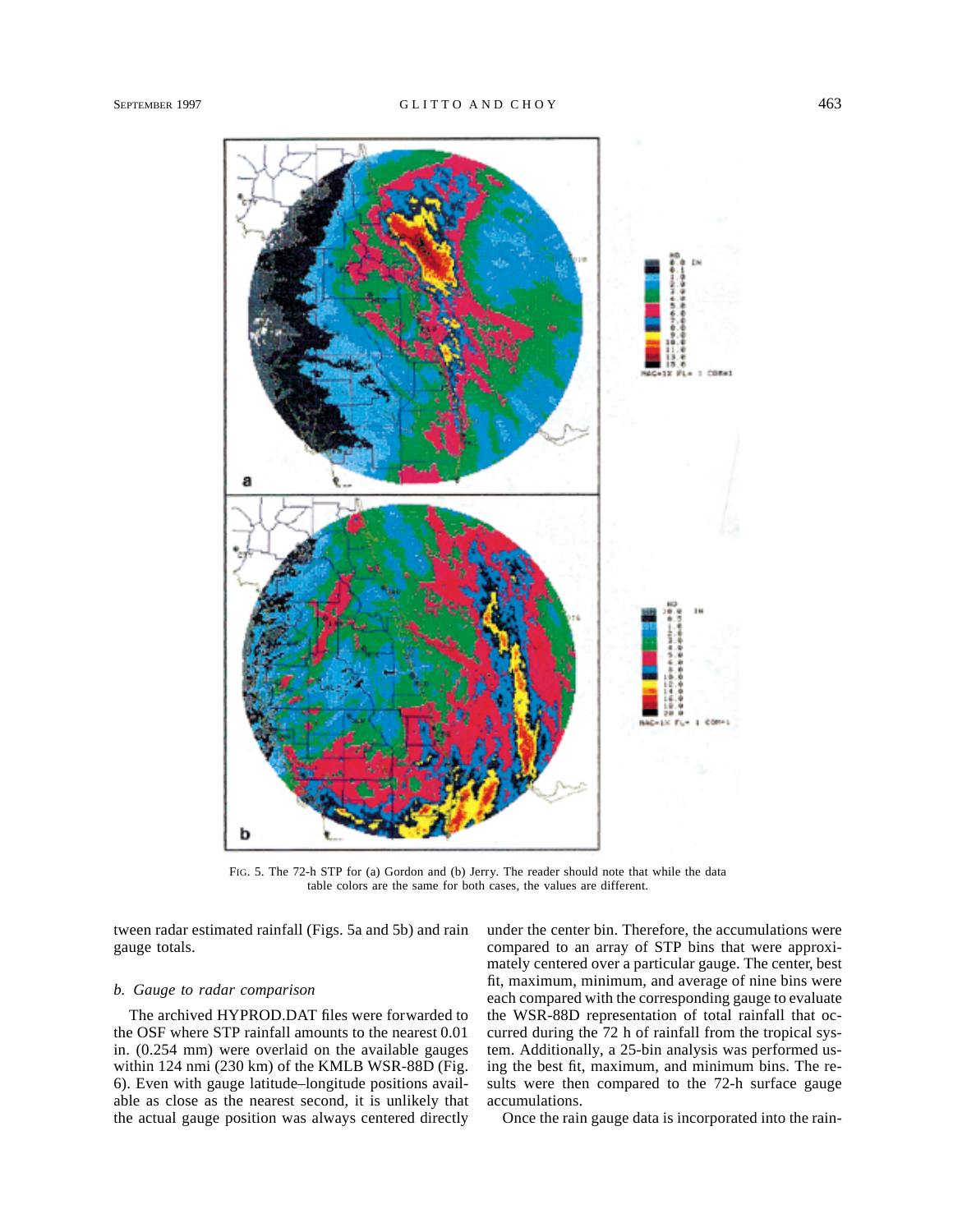0101: AZ=181.6 Range=52.7 km Km \ Az 179.5 180.5 181.5 182.5 183.5

| -57 |  | 4.71 4.73 4.79 4.88 4.68  |  |
|-----|--|---------------------------|--|
| -55 |  | 4.76 4.83 5.19 4.66 4.73  |  |
| 53  |  | 5.53 5.22 5.38* 5.26 5.67 |  |
| 51  |  | 5.52 5.73 5.38 5.37 5.54  |  |
| 49  |  | 5.04 4.94 4.35 4.55 4.48  |  |
|     |  |                           |  |

MAX: 5.73 MIN: 4.66 AVG: 5.22

\*Center bin is centered over gauge location.

MAX, MIN, and AVG are for 9 bins (closest to gauge location).

FIG. 6. The  $5 \times 5$  matrix of output received from OSF for 25 STP bins centered over gauge 0101 with MAX, MIN, and AVG listed for the 9 center bins. The azimuth (top) and range (left) of each bin define its location with respect to the RDA (KMLB WSR-88D).

fall algorithms, the algorithms will use what is considered the best match of nine bins surrounding the gauge location (referred to as best bin hereafter). If the gauge value is between the maximum and minimum thresholds, it will use the gauge value as the best bin. If the gauge is lower (higher) than the minimum (maximum) of the nine bins, the minimum (maximum) is used as the best bin. Calculations using the center bin and best bin (which should best approximate gauge-estimated rainfall) will be presented in this study.

#### *c. Calculations*

A statistical analysis was performed to determine how well the radar performed under the current system as compared to how well it may be expected to perform with corrections. These analyses were developed to simulate the WSR-88D's processing of radar–gauge data and to standardize the output the OSF received from participating offices. Mean radar bias [(Eq. (1) and Eq. (2)], relative dispersion [variance—Eq. (3)], and average difference [AD—Eq. (4) and Eq. (5)] were calculated as prescribed by the OSF (Klazura and Kelly 1995):

Mean radar bias 
$$
= \frac{\sum_{i=1}^{N} G_i}{\sum_{i=1}^{N} R_i}
$$
 (1)

Mean radar bias 
$$
=
$$
  $\frac{1}{N} \sum_{i=1}^{N} \frac{G_i}{R_i}$  (2)

 $(G = \text{gauge and } R = \text{radar in each of the equations}).$ 

The main difference between Eqs. (1) and (2) is that in Eq. (1) the radar values are weighted proportionate to the gauge amount and in Eq. (2) each gauge to radar comparison has an equal weight. The subsequent calculations used Eq. (2) since the focus was on heavy rain and Eq. (1) may be influenced by large gauge readings typical with tropical systems. For both Eq. (1) and (2), values higher (lower) than 1 indicate underestimation (overestimation) by the radar.

Equation (3) describes the amount that the radar values were scattered from the gauge value, with larger dispersions resulting from larger standard deviation values:

$$
\text{Variance} = \frac{\sigma[G/R]}{G/R} 100\%.\tag{3}
$$

Equation (4) is the percentage by which the radar varied from the gauge (both higher and lower):

$$
AD = \frac{1}{N} \sum_{i=1}^{N} \left| \frac{(G_i - R_i)}{G_i} \right| 100\%.
$$
 (4)

Equation (5) represents the average difference with the mean radar bias computed in Eq. (2) applied as a correction:

$$
AD = \frac{1}{N} \sum_{i=1}^{N} \left| \frac{[G_i - (\overline{G/R_i}]}{G_i} \right| 100\%.
$$
 (5)

Equations  $(2)$ – $(5)$ , the values were recalculated after removing values that were not within two standard deviations of the mean radar bias.

Calculations for the Jerry study were performed using the same set of equations as for the Gordon study, but with the approved changes made to the rainfall algorithm thresholds (discussed in section 4b) before the onset of Jerry's rainfall across the radar coverage area. Calculations from the Gordon study and subsequent algorithm threshold changes will be discussed in the next section.

### **4. Results**

## *a. Results from Gordon study*

The Gordon rainfall study (Choy et al. 1996) showed that the KMLB WSR-88D STP product underestimated rainfall (as compared to gauges) by approximately 40% over the entire radar range (Table 2). The Gordon study further indicated that the distribution of differences between STP and gauge was not uniform, but greater differences existed within 27 nmi (50 km) and beyond 90 nmi (167 km). Within 27 nmi (50 km) the mean radar bias indicated severe underestimation by the radar with values ranging from 1.47 to 2.35 for the center and best bins (Table 3). Beyond 90 nmi (167 km) severe underestimation was again noted, with values for the center and best bin ranging from 2.33 to 4.01 (Table 4). In the 27.1–90 nmi (50–167 km) range, underestimation was not as severe as the other ranges, with bias values for the center and best bin ranging from 1.57 to 1.28 (Table 5). More details on the Gordon results will be presented in section 4c, when results from Gordon are compared with results from Jerry.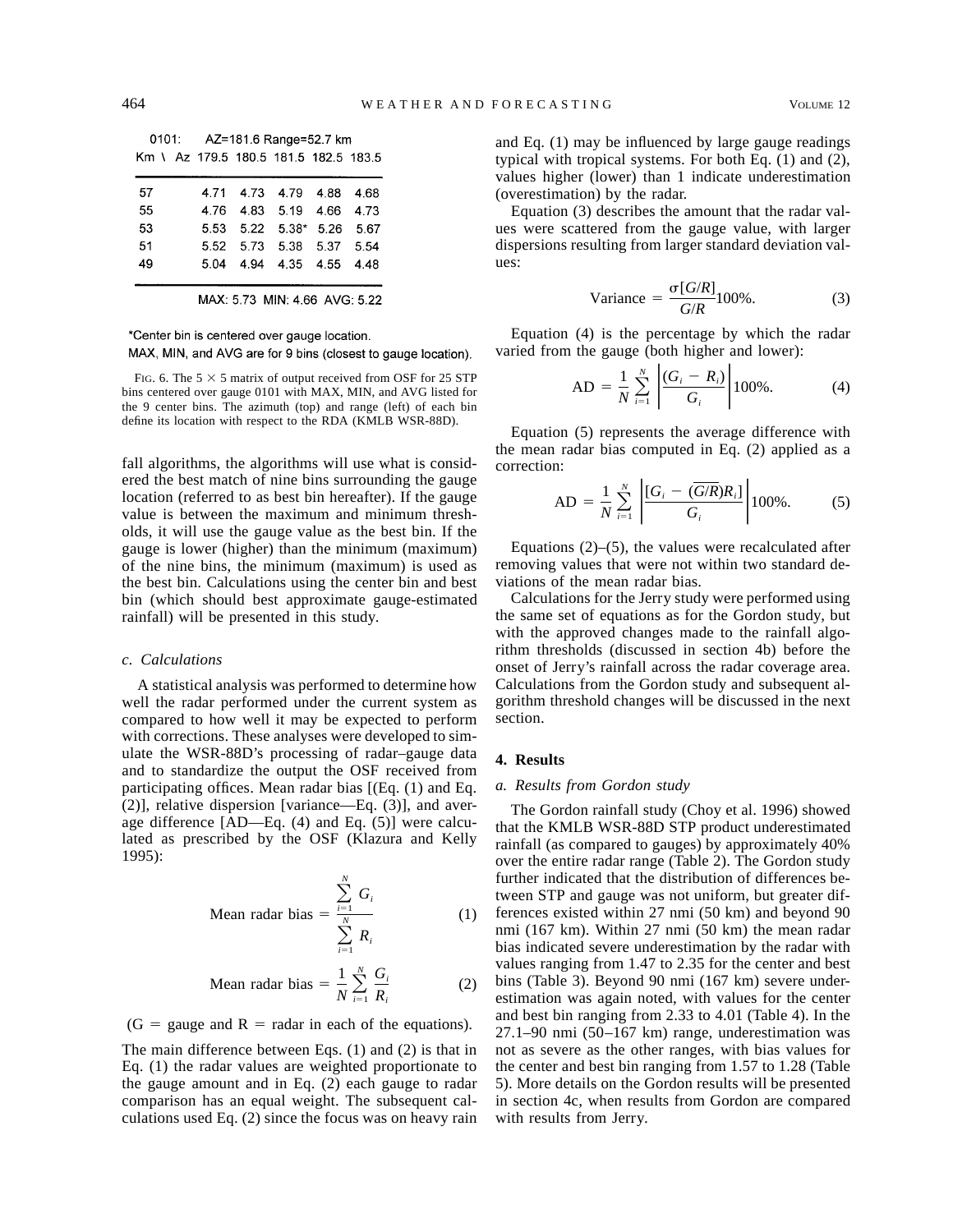TABLE 2. Output from center bin and best bin for Gordon and Jerry over entire radar range.

|                                        | Gordon |             | Jerry  |             |
|----------------------------------------|--------|-------------|--------|-------------|
| Equation                               | Center | <b>Best</b> | Center | <b>Best</b> |
| Mean radar bias [Eq. $(1)$ ]           | 1.65   | 1.44        | 0.83   | 0.91        |
| Mean radar bias $[Eq. (2)]$            | 2.58   | 1.88        | 0.92   | 0.95        |
| Adj radar bias [Eq. $(2^*)$ ]          | 2.05   | 1.57        | 0.87   | 0.92        |
| Relative dispersion [Eq. (3)]          | 128%   | 117%        | 46%    | 32%         |
| Adj relative dispersion [Eq. $(3^*)$ ] | 71%    | 41%         | 37%    | 19%         |
| Average diff $[Eq. (4)]$               | 48%    | 37%         | 38%    | 18%         |
| Adj average diff [Eq. $(4^*)$ ]        | 46%    | 35%         | 36%    | 17%         |
| Average diff $2$ [Eq. $(5)$ ]          | 76%    | 46%         | 32%    | 18%         |
| Adj average diff $2$ [Eq. $(5^*)$ ]    | 49%    | 30%         | 28%    | 17%         |

\* Recalculated after removing G/R values not within two standard deviations of the mean.

 $Adi =$ adjusted.

 $Diff = difference.$ 

## *b. Proposed changes from Gordon study*

Following the Gordon study, we proposed that a short-term solution to improving the STP estimations during tropical systems would be to change the maximum rainfall (MXRFL) threshold from 53 to 55 dB*Z* during the traditional Florida ''wet'' season (30 May– 30 September). This would allow maximum rainfall rates to increase from 4.09 in. (103.8 mm)  $h^{-1}$  to 5.68 in.  $(144.2 \text{ mm})$  h<sup>-1</sup>. This proposed change was based on the increased depth of the melting layer during the wet season and previously observed rainfall rates in Florida that exceeded the 4.09 in. (103.8 mm)  $h^{-1}$  rates allowed by the 53-dB*Z* maximum reflectivity threshold (Fernald and Patton 1984). The Gordon study also proposed a change of the multiplicative bias (RESBI) from 1.0 to 1.4, which would effectively increase all STP values by 40% when a tropical system is expected to affect the KMLB radar coverage area. These proposals were approved by the OSF algorithm section on a trial basis. Based on this authorization, the KMLB WSR-88D MXRFL and RESBI thresholds were changed to

TABLE 3. Output from center bin and best bin for Gordon and Jerry for  $0-27$  n mi  $(0-50$  km) range.

|                                        | Gordon |             | Jerry  |             |
|----------------------------------------|--------|-------------|--------|-------------|
| Equation                               | Center | <b>Best</b> | Center | <b>Best</b> |
| Mean radar bias [Eq. $(1)$ ]           | 1.79   | 1.47        | 1.00   | 1.02        |
| Mean radar bias $[Eq. (2)]$            | 2.35   | 1.53        | 1.05   | 1.05        |
| Adj radar bias [Eq. $(2^*)$ ]          | 2.04   | 1.43        | 0.99   | 0.98        |
| Relative dispersion [Eq. (3)]          | 81%    | 35%         | 39%    | 36%         |
| Adj relative dispersion [Eq. $(3^*)$ ] | 65%    | 23%         | 20%    | 11%         |
| Average diff $[Eq. (4)]$               | 44%    | 32%         | 34%    | 9%          |
| Adj average diff [Eq. $(4^*)$ ]        | 42%    | 30%         | 18%    | 7%          |
| Average diff $2$ [Eq. $(5)$ ]          | 63%    | 22%         | 21%    | 13%         |
| Adj average diff 2 [Eq. $(5^*)$ ]      | 46%    | 17%         | 17%    | 8%          |

\* Recalculated after removing G/R values not within two standard deviations of the mean.

 $Adj = adjusted.$ 

 $Diff = difference.$ 

TABLE 4. Output from center bin and best bin for Gordon and Jerry for 90.1–124 n mi (167–230 km) range.

|                                        | Gordon |             | Jerry  |             |
|----------------------------------------|--------|-------------|--------|-------------|
| Equation                               | Center | <b>Best</b> | Center | <b>Best</b> |
| Mean radar bias $[Eq. (1)]$            | 1.93   | 1.77        | 0.72   | 0.83        |
| Mean radar bias [Eq. $(2)$ ]           | 4.01   | 2.80        | 0.84   | 0.90        |
| Adj radar bias [Eq. $(2^*)$ ]          | 2.79   | 2.33        | 0.78   | 0.87        |
| Relative dispersion [Eq. (3)]          | 125%   | 124%        | 47%    | 28%         |
| Adj relative dispersion [Eq. $(3^*)$ ] | 80%    | 69%         | 40%    | 24%         |
| Average diff $[Eq. (4)]$               | 57%    | 47%         | 55%    | 27%         |
| Adj average diff [Eq. $(4^*)$ ]        | 54%    | 44%         | 55%    | 26%         |
| Average diff $2$ [Eq. $(5)$ ]          | 104%   | 65%         | 39%    | 24%         |
| Adj average diff $2$ [Eq. $(5^*)$ ]    | 53%    | 49%         | 36%    | 23%         |

\* Recalculated after removing G/R values not within two standard deviations of the mean.

 $Adj = adjusted.$ 

 $Diff = difference$ .

the newly approved tropical thresholds upon the onset of Tropical Storm Jerry's impact over the radar coverage area in August 1995.

# *c. Comparison of results from Jerry and Gordon studies*

#### 1) CENTER BIN

Center bin calculations were performed in order to compare the radar to gauges with no corrections (Figs. 7a and 7b). Over the entire range (Table 2), the mean radar bias in Eqs. (1) and (2) both indicated that the radar severely underestimated rainfall measured by the gauges during Gordon, with center bin values of 1.65 and 2.58, respectively. During Jerry, these biases were much lower with only a slight overestimation indicated [Eqs. (1) and (2) for center bin were 0.83 and 0.92]. Since tipping bucket gauges often underestimate rainfall amounts during heavy rain and high winds, the underestimation during Gordon may have actually been worse than these values indicated, although the amount is unknown. Similarly, the overestimation during Jerry may actually be less than the values

TABLE 5. Output from center bin and best bin for Gordon and Jerry for 27.1–90 n mi (50–167 km) range.

|                                        | Gordon |             | Jerry  |             |
|----------------------------------------|--------|-------------|--------|-------------|
| Equation                               | Center | <b>Best</b> | Center | <b>Best</b> |
| Mean radar bias $[Eq. (1)]$            | 1.45   | 1.28        | 0.89   | 0.96        |
| Mean radar bias $[Eq. (2)]$            | 1.57   | 1.33        | 0.91   | 0.95        |
| Adj radar bias [Eq. $(2^*)$ ]          | 1.53   | 1.32        | 0.91   | 0.92        |
| Relative dispersion [Eq. (3)]          | 29%    | 25%         | 46%    | 29%         |
| Adj relative dispersion [Eq. $(3^*)$ ] | 24%    | 20%         | 46%    | 17%         |
| Average diff $[Eq. (4)]$               | 44%    | 31%         | 33%    | 16%         |
| Adj average diff [Eq. $(4^*)$ ]        | 34%    | 23%         | 33%    | 15%         |
| Average diff $2$ [Eq. $(5)$ ]          | 34%    | 27%         | 26%    | 15%         |
| Adj average diff 2 [Eq. $(5^*)$ ]      | 16%    | 15%         | 26%    | 15%         |

\* Recalculated after removing G/R values not within two standard deviations of the mean.

 $Adj = adjusted.$ 

 $Diff = difference.$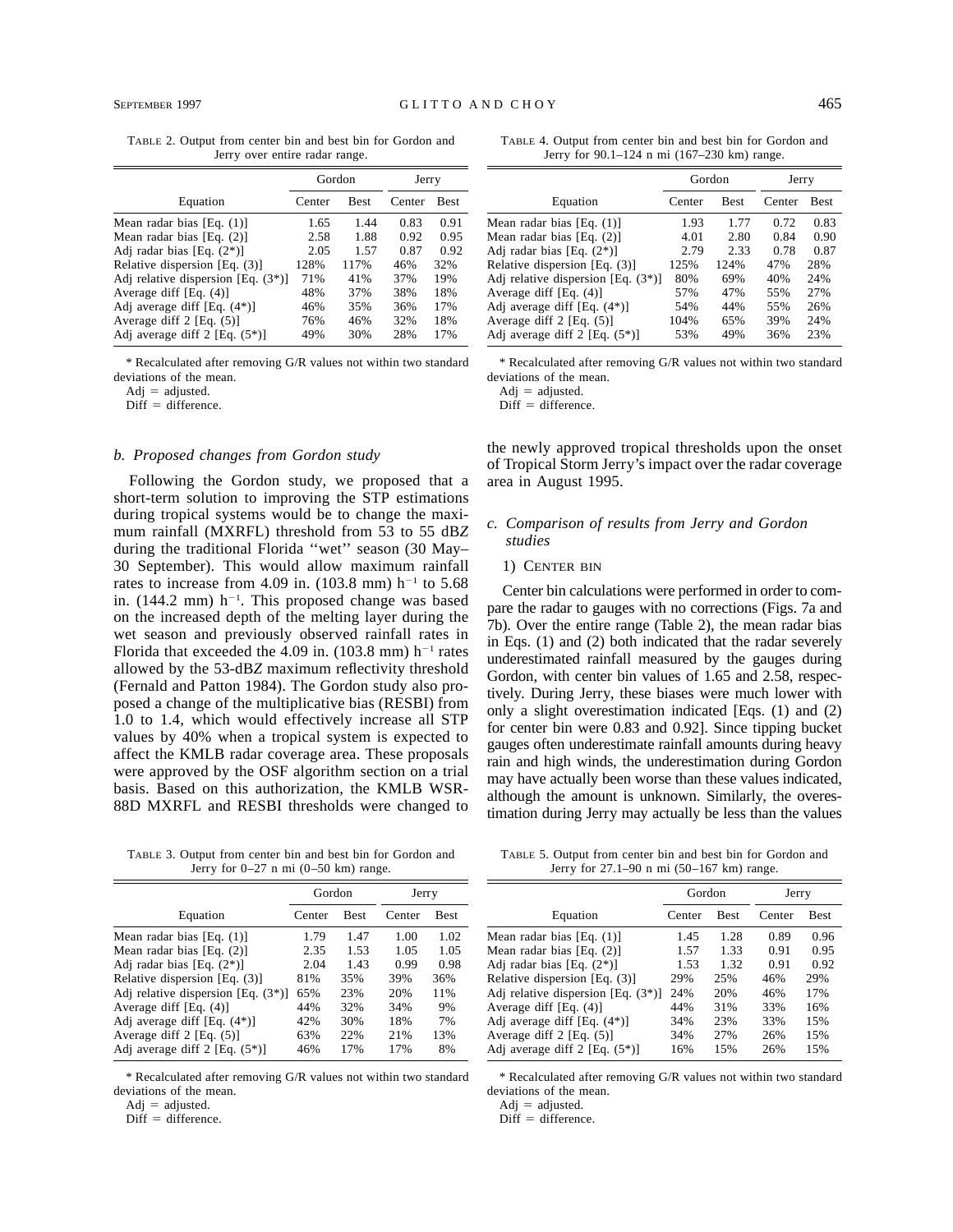

FIG. 7. Center bin radar-estimated values plotted as a percent of the gauge totals for (a) Gordon and (b) Jerry.

show. Within 27 nmi (50 km) [number of gauges  $(n)$  = 21 for Gordon,  $n = 30$  for Jerry], the mean radar bias was very close to 1 for Jerry, while significant underestimations were indicated during Gordon. At the 27.1–90 nmi (50–167 km) range ( $n = 57$  for Gordon and  $n = 72$ for Jerry) the mean radar bias during Gordon again indicated a large underestimation by the radar, while during Jerry the values on average indicated only a small overestimation. At the 90.1–124 nmi (167–230 km) range (*n*  $=$  44 for Gordon and  $n = 52$  for Jerry), the mean radar bias during Gordon indicated severe underestimation by the radar, and a relatively small overestimation during Jerry (again considering that tipping bucket gauges may underestimate rainfall). The relative dispersion (variance) [RD—Eq. (3)] was much lower during Jerry for the center bin over the entire range, and at each range segment ex-

amined, except for the 27.1–90 nmi (50–167 km) range. Figure 8a shows the AD before a bias correction was applied [Eq. (4)], and Fig. 8b shows the AD after the bias correction was applied and values not within 2 standard deviations were removed [Eq. (5\*)]. For the center bin, the uncorrected AD decreased during Jerry for each range segment examined. After the correction was applied, the AD decreased more significantly at each range during Jerry, except at the 27.1–90 nmi (50–167 km) range, where it increased. The need to make bias adjustments rangespecific in the future is apparent here.

## 2) BEST BIN

Computing the same parameters for the best match of the nine bins over the entire range (Table 2), the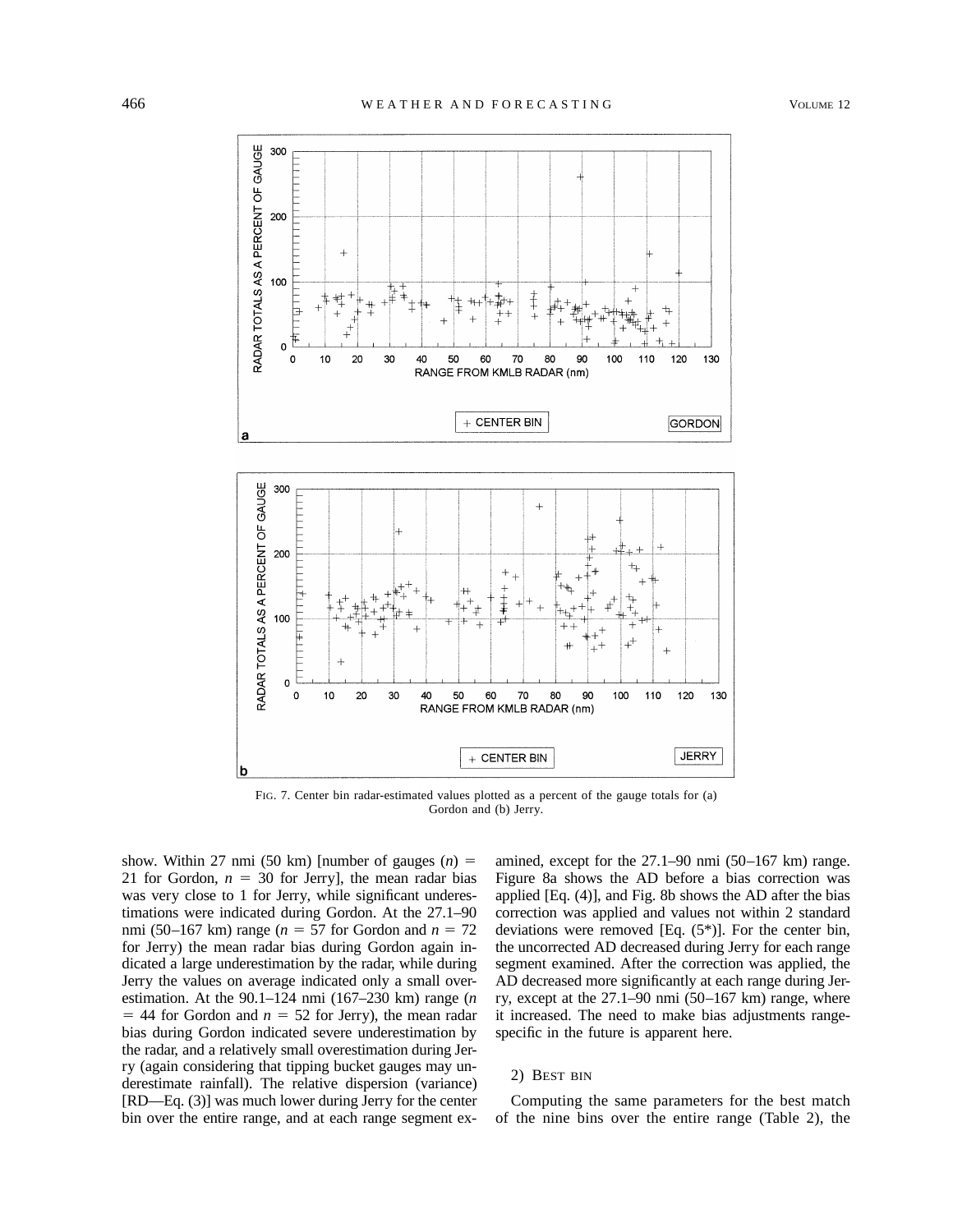



FIG. 8. Average differences before applying a bias correction (a) and after applying a bias correction (b): CBAD(G) = center bin during Gordon, CBAD(J) = center bin during Jerry,  $BBAD(G)$  = best bin during Gordon, and  $BBAD(J)$  = best bin during Jerry.

mean radar bias in Eqs. (1) and (2) indicated that the radar severely underestimated rainfall measured by the gauges during Gordon, with best bin values 1.44 and 2.58, respectively. During Jerry, these biases were much lower with only a slight overestimation indicated (bias for best bin 0.91 and 0.95). Within 27 nmi of the radar, the mean radar bias during Jerry was very close to 1, while large rainfall underestimations were indicated by the radar during Gordon (Figs. 9a and 9b). At the 27.1– 90 nmi (50–167 km) range, the mean radar bias was much closer to 1 during Jerry than during Gordon. At 90.1–124 nmi (167–230 km), mean radar bias indicated significant underestimation by the radar during Gordon and only slight overestimation during Jerry. The relative dispersions during Jerry were much smaller than during the Gordon case. The AD improved for the 0–27 nmi (0–50 km) and the 90.1–124 nmi (167–230 km) ranges but showed no improvement in the 27–90 nm (50–167 km) range.

# *d. Results of Jerry without 1.4 multiplicative bias*

To determine the importance of increasing the multiplicative bias to 1.4 during Jerry, the Jerry case was recomputed with  $RESBI = 1.0$  and  $MXRFL = 55$  dB*Z*, for the center and best bin (Figs. 10a and 10b). The best bin was recalculated after the max and min bins were divided by 1.4, to show if the gauge values were within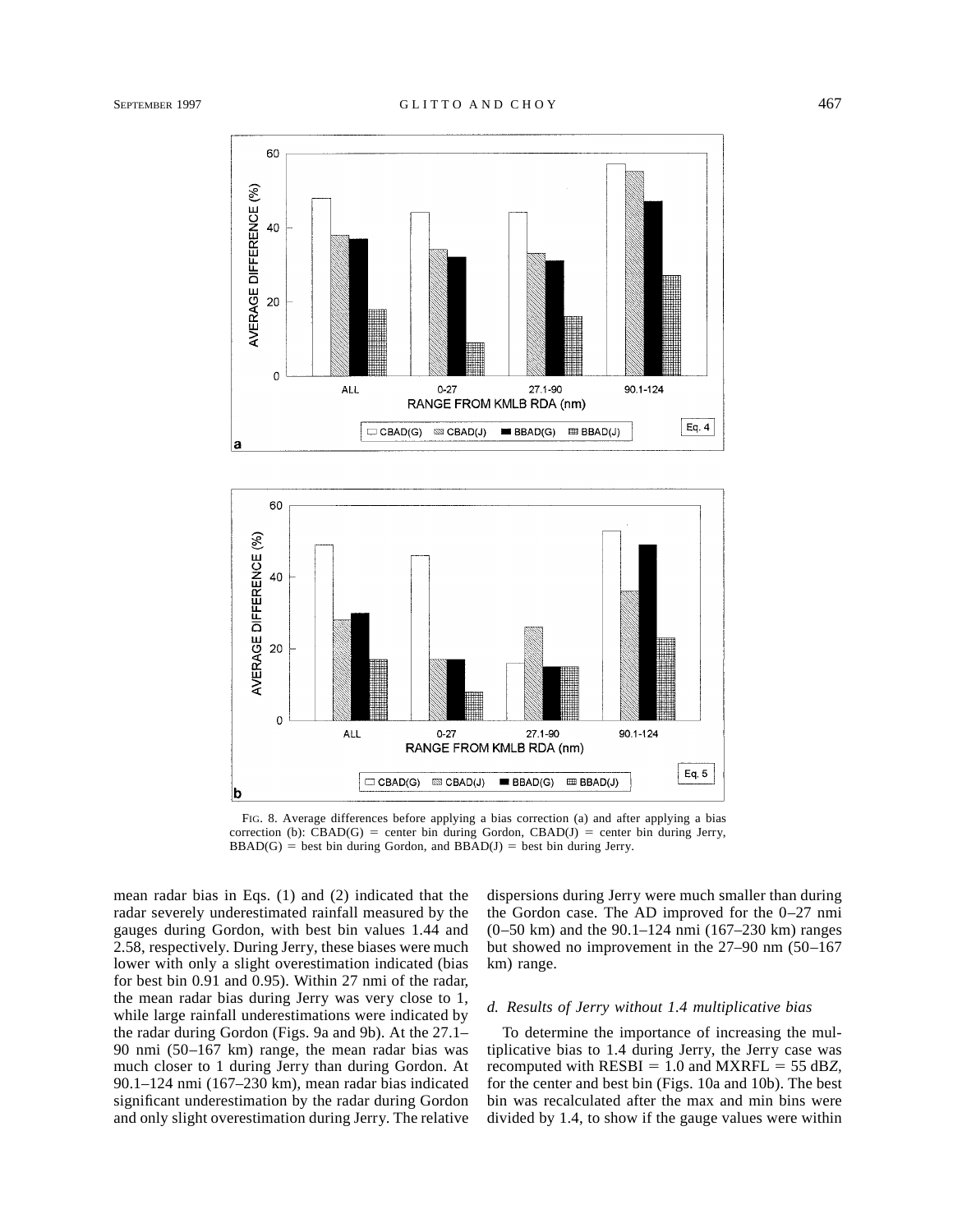

FIG. 9. The best of nine bin radar-estimated values plotted as a percent of the gauge totals for (a) Gordon and (b) Jerry.

the lower and upper thresholds. There are noticeably more values along the 100% line for the best bin than for the center bin. This is a function of the number of times the gauge value was between the max and min bin values; the larger the difference between the max and min bins, the greater the probability of the gauge falling between the values.

Since the center bin is not influenced by the gauge reading as the best bin is, the center bin values were examined for RESBI of 1.4, 1.2, and 1.0. The mean radar bias [Eq. (2)] over the entire range at a 1.4 RESBI was 0.92. For a 1.2 RESBI, the mean radar bias was 1.07, and for a 1.0 RESBI it was 1.28. These values indicate that with the default RESBI of 1.0 the radar would have underestimated rainfall by nearly 30% over the entire range. Slight overestimation occurs with 1.4

RESBI and slight underestimation occurs with a 1.2 RESBI; an optimal RESBI for this case would be somewhere between 1.2 and 1.4. The RESBI increase to 1.4 had more influence on the results than the 55-dB*Z* threshold increase by itself, as the default RESBI still would result in nearly 30% underestimation by the radar for this case.

# **5. Discussion and conclusions**

## *a. Changing threshold reflectivity and multiplicative bias*

By increasing the maximum upper threshold reflectivity from 53 to 55 dB*Z* and increasing multiplicative bias by 40% to 1.4, a significant improvement was noted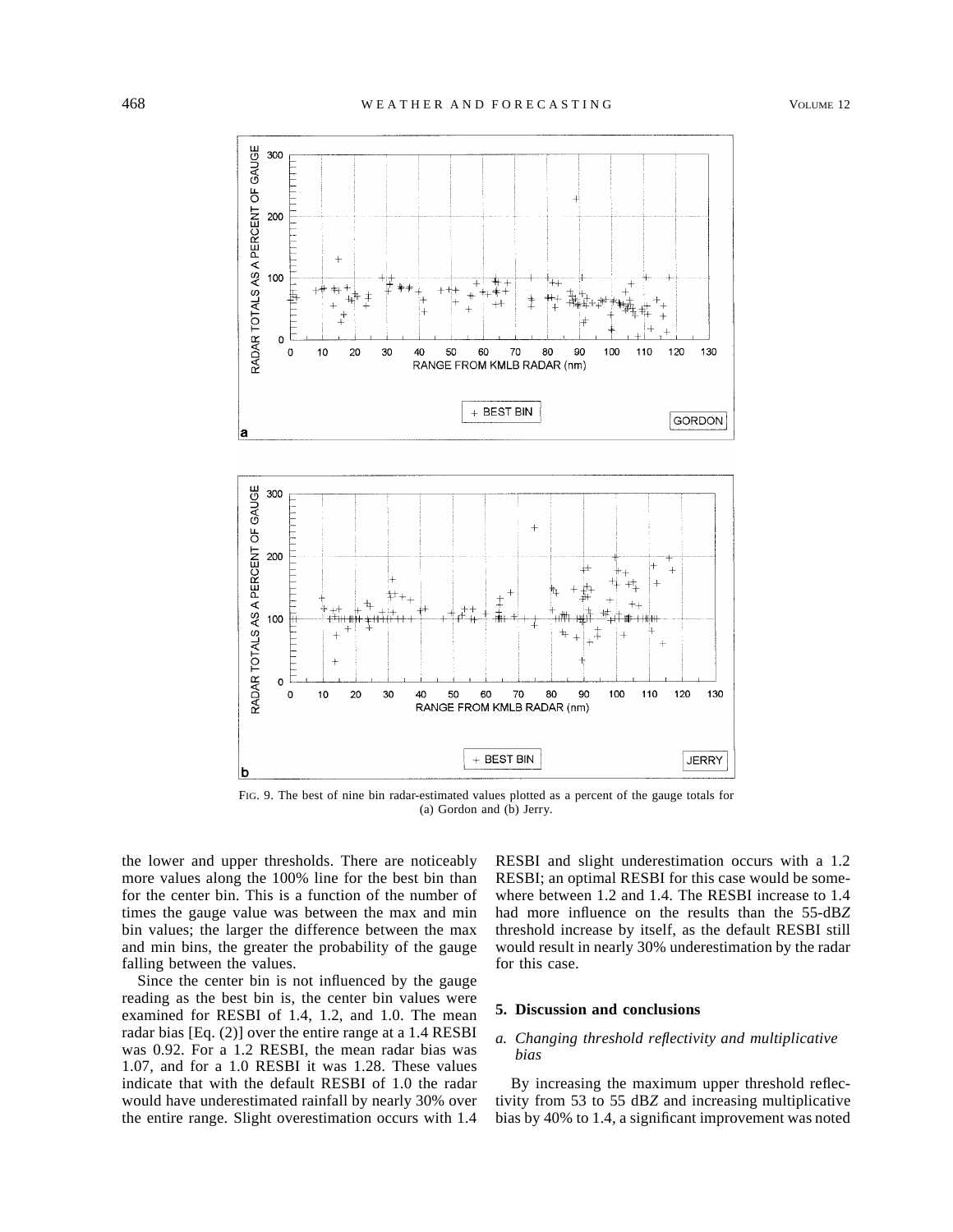

FIG. 10. Center bin and best bin radar-estimated values plotted as a percent of actual measured rainfall for all gauges during Jerry, with the MXRFL set at 55 dB*Z* but the RESBI decreased to 1.0.

in STP rainfall estimation during Tropical Storm Jerry, especially within 27 nmi (50 km) and beyond 90 nmi (167 km) from the radar. Beyond 27 nmi (50 km), below-beam effects most likely contributed to a large portion of the difference between the radar-estimated and gauge-measured totals. The heavier rainfall estimates realized with the changed thresholds gave forecasters a better indication of the flood threat in real time. This allowed for a proactive approach to issuing flood products during the events. Additional knowledge gained through future work will provide better lead times on flood warnings and statements.

It is important to note that the postanalysis results would not necessarily reflect real-time correction results. In the cases of Gordon and Jerry, well over 100 gauges were used, and many of these did not have hourly

resolution. In real time, only 50 gauges will be available, and since many of the gauges may not have rainfall during a given event, only a fraction of the 50 gauges may be available in real time. In the future, the network of gauges is planned to increase to 200 (Fulton et al. 1995), which will improve the ground validation. Additionally, in real time, multiplicative bias and other corrections would be applied on an hourly basis and therefore will be changing more frequently than in this study.

# *b. Changing Z–R relationships and other proposals to improve rainfall estimations*

In order to correctly adjust radar-estimated rainfall, it is necessary to understand the major error components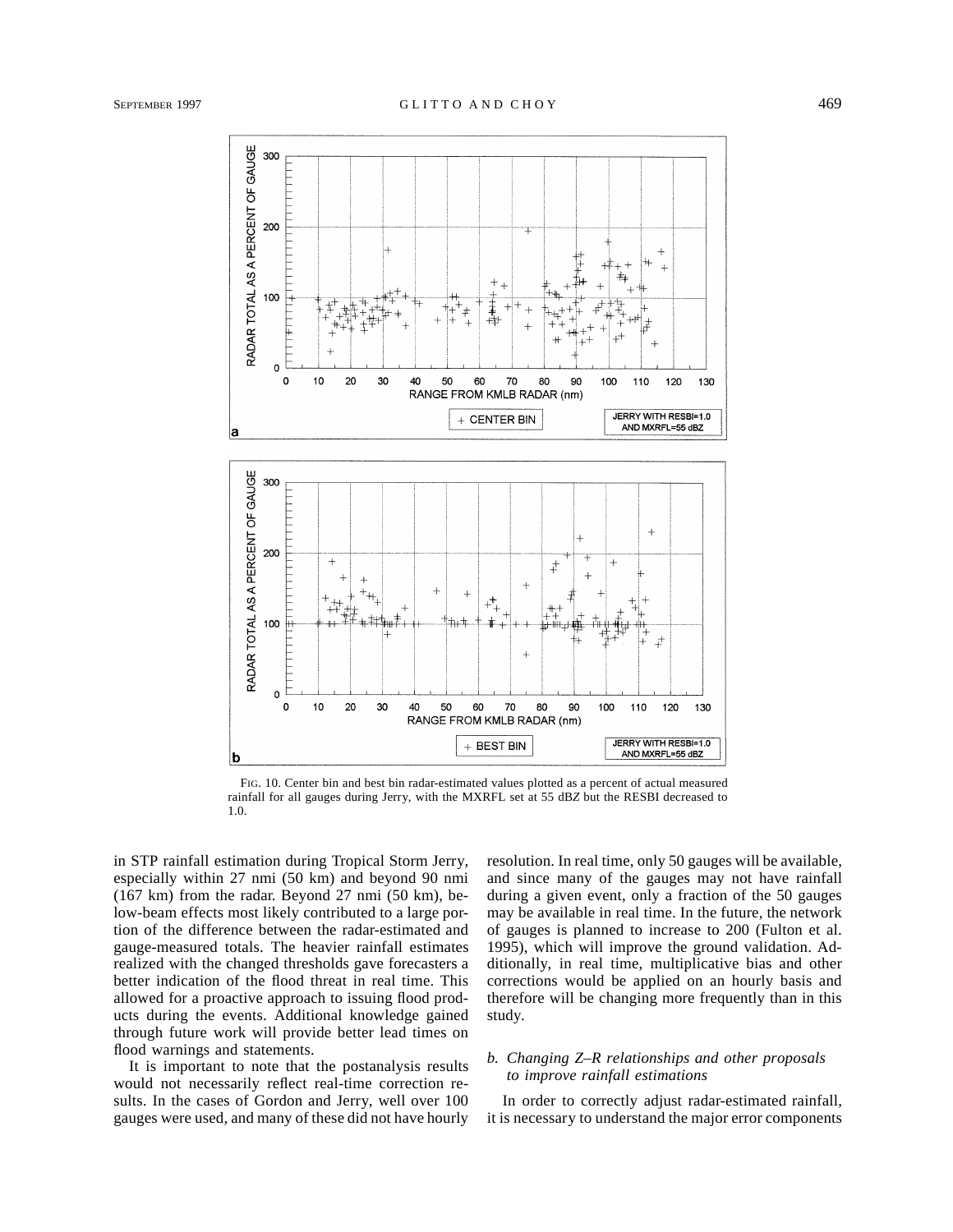

FIG. 11. Rainfall rates produced by the default *Z*–*R* relationship subtracted from the tropical *Z*–*R* relationship, for various dB*Z* levels.

and that each may not contribute equally during all weather situations. For example, the default *Z*–*R* relationship may work for the most intense cells within a tropical system, but these cells may only represent a small fraction of the total rainfall. Low-topped cells producing heavy precipitation may be a large contributor, and the precipitation from these cells may be severely underestimated due to below-beam effects. The problem is compounded when the percent distribution of different types of rainfall changes as systems evolve.

A new *Z*–*R* relationship has been approved by the OSF for NWS offices to deploy during tropical rainfall, based on Rosenfeld et al. (1993), who stratified rainfall into four regimes and found that the *Z*–*R* relationship for a convective maritime regime roughly follows the power law of the form  $Z = 250R^{1.2}$ . At low reflectivity values, the differences in the rainfall rates between the new and default *Z*–*R* thresholds are negligible but increase rapidly for higher reflectivity values. Figure 11 shows that default *Z*–*R* relationship subtracted from the tropical Z–R relationship, which illustrates the rapidly increasing difference in rainfall rate for higher reflectivity values. The tropical *Z*–*R* relationship will be deployed for the KMLB radar whenever a tropical cyclone is expected to move into the radar coverage area.

While the proposed tropical *Z*–*R* relationship may help improve the STP estimations, other adjustments will be necessary to realize an optimal STP estimation. With respect to the radar, Seo and Johnson (1995) noted that problems with hybrid scan construction would be minimized with the following planned improvements: optimal construction of the hybrid scan, improvements to the precipitation adjustment algorithm, optimization of the adaptable parameters, anomalous propagation detection and removal, and corrections for bright band

noted in areas of mixed ice and liquid precipitation. Thus, a single multiplicative bias cannot reasonably correct for errors realized from several factors affecting the estimations to varying azimuth and range combinations and different precipitation types.

Meteorologically, we should strive to improve knowledge of the physical aspects of rainfall, especially drop size distributions. Temperature, moisture, instability, etc. should be evaluated to identify similarities and differences in types of events. Rainfall comparisons between similar events should be compared and eventspecific parameters identified. For Florida, these events would include tropical moisture feeding along a stalled frontal boundary, the influence of a nearby tropical upper-tropospheric trough, and heavy rain associated with a tropical wave. Additionally, differences between overlapping WSR-88Ds should be identified through coordinated rainfall comparisons with nearby radars [for Melbourne, radars in Tampa (KTBW), Jacksonville (KJAX) and Miami (KAMX) could be used]. Capability to play back base radar data allows different thresholds and *Z*–*R* relationships to be tested and the best combination to be used.

Once the best combination of parameters are identified for different types of systems, then software can be developed to input model and environmental data into the radar and process this data to determine which areas of precipitation are convective, stratiform, and tropical/ nontropical. The radar could then be tasked to apply the appropriate corrective measures and range-dependent thresholds and adjust estimated rainfall accordingly.

*Acknowledgments.* The authors would like to thank D. Scott Kelly (NWS Techniques Development Lab) and Jessica Thomale (OSF) for processing the HY-